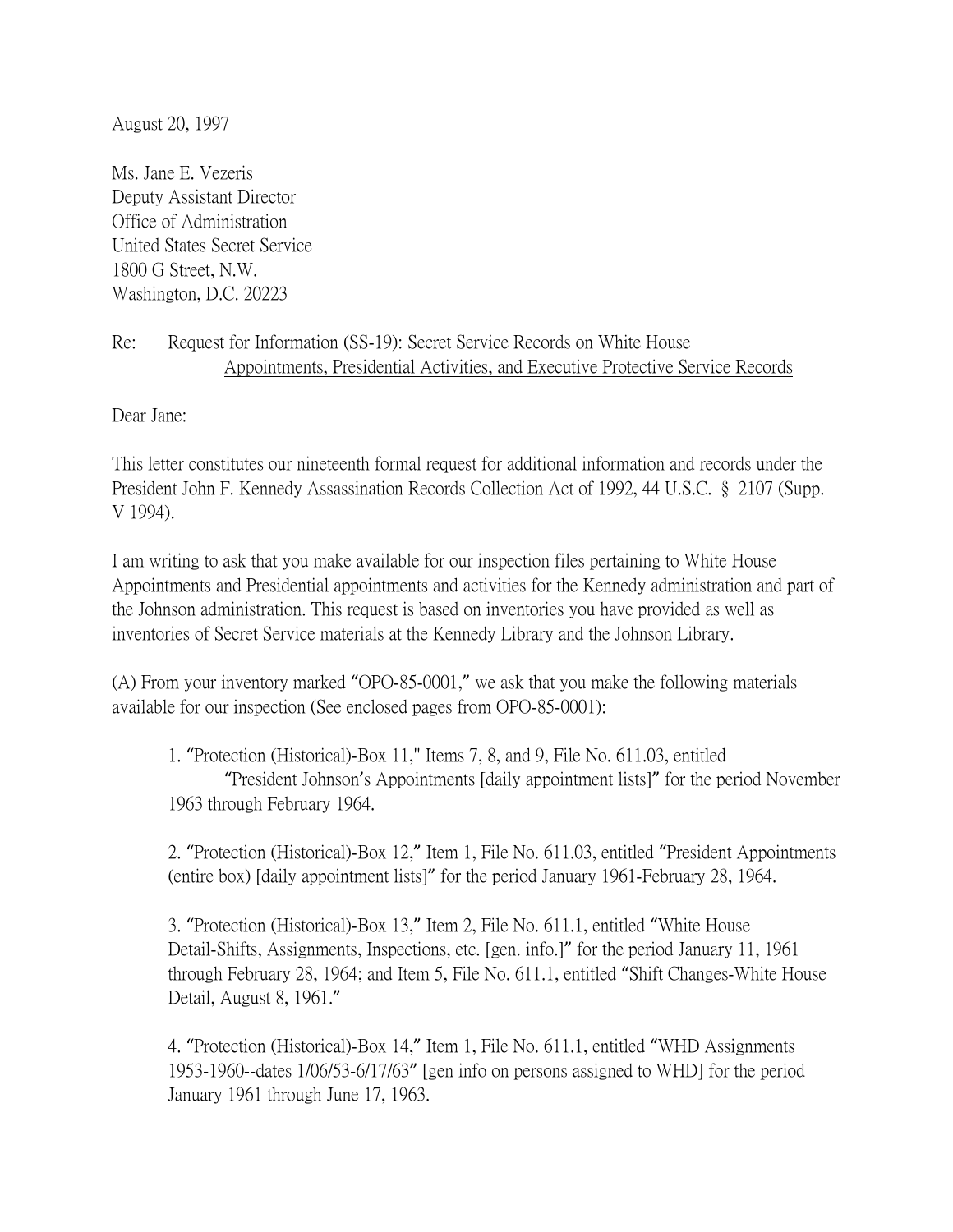5. "Protection (Historical)-Box 15," Item 9, File No. 611.1, entitled "White House Detail Assignments 1963-1964" for the period November 26, 1963 through February 28, 1964.

6. Box 15 (continued), Items 18, 19, 20, 21, and 22, File No. 611.03, entitled "President's Appointments" covering the period January 12, 1961 through September 3, 1962.

7. "Protection (Historical)-Box 16, Items 13, 19, and 20, File No. 613.0, entitled "Pres.-Elect Detail Sen. Kennedy 1960" covering the period November 2, 1960 through January 26, 1961; "President-Elect Kennedy Newspaper Clippings" covering the period November 18, 1960 through January 10, 1961; and "Preliminary Planning President Elect 1960" covering the period August 22, 1960 through November 13, 1960.

8. "Protection (Historical)-Box 19, Item 8, File No. 620.0, entitled "Mona Lisa 1962-1963" covering the period December 17, 1962 through February 28, 1964.

9. "Protection (Historical)-Box 20, Item 12, File No. 621.9, entitled "Private House of President" covering the period January 1961 through February 28, 1964.

(B) From a memo by SA Charles C. Carnes to Mr. Krill dated March 23, 1965 (enclosed):

1. The President's Appointments. We ask that you provide all of the "daily lists" for the period January 1961 through February 1964.

2. Shift Reports. We ask that you provide all shift reports for the period covering November 1960 through February 1964.

(C)From Secret Service correspondence with the Kennedy Library provided to ARRB on July 31, 1997:

We ask that you make available all Executive Protective Service forms listed on the enclosed inventory (numbers 1 through 34).

(D) From the finding aid for Secret Service materials at the Kennedy Library, we ask for clarification of certain issues.

1. We note that the Kennedy Library has 25 boxes described as "United States Secret Service Appointment Records: White House Police: Post/Gate Logs and Attachments, 1961-1963." The Kennedy Library also has an additional box (for a total of 26 boxes) containing "Diary Record Books" and "Presidential Movements, 1963." We also note that the Secret Service forwarded (via NARS in 1971) 35 cubic feet of records from the White House